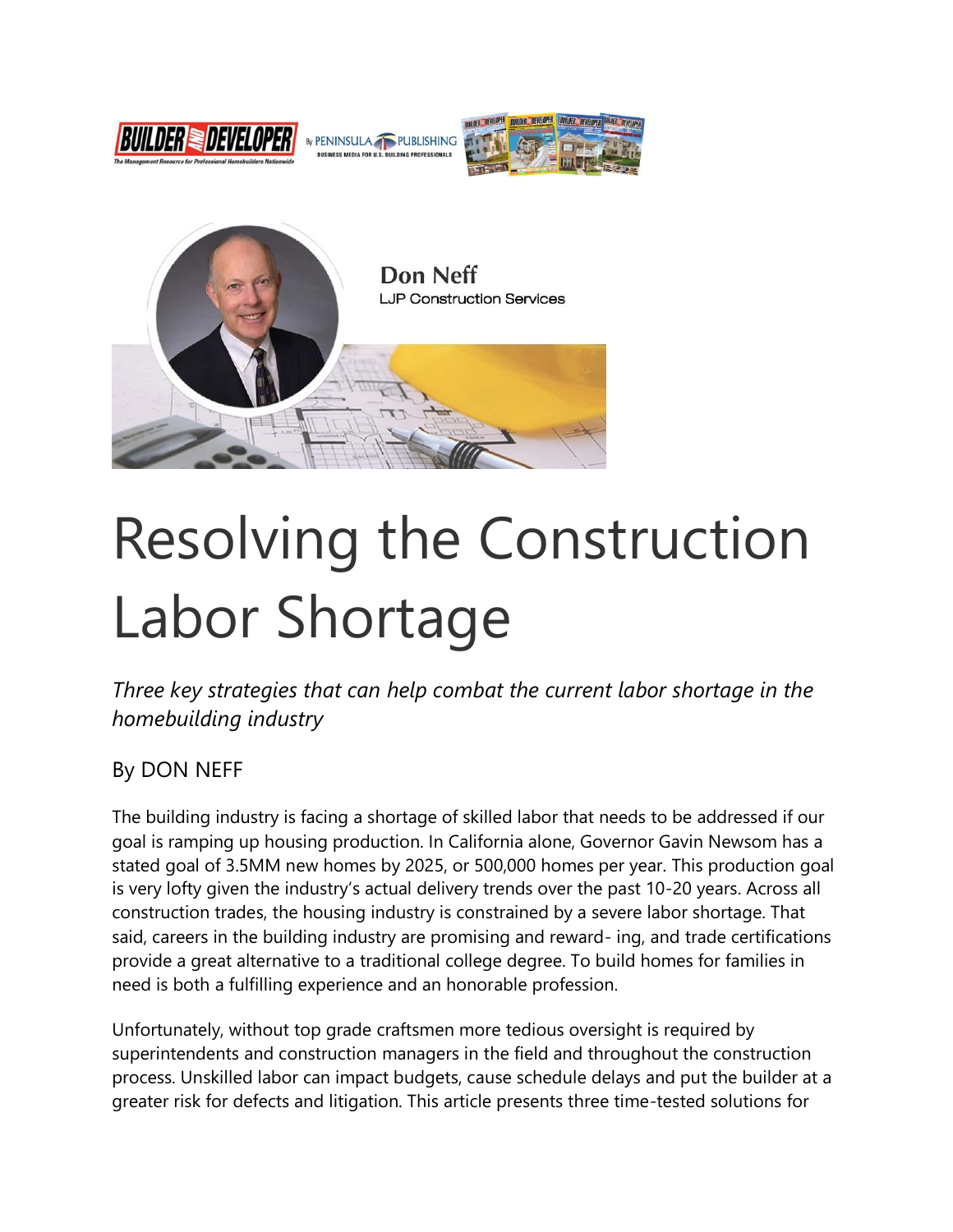consideration: 1) Training through Continuing Education; 2) Immigration Reform; and 3) Technology Applications.

#### 1. TRAINING AND EDUCATION

Both private sector initiatives and public agency solutions can contribute to remedy these labor shortages. Private and non-profit options include structured apprenticeships, "BITA" training, professional certificate programs, and work-study internships. Construction trade schools can also produce trained workers with dependable skills. Programs and initiatives implemented in California have proven successful in past cycles of labor shortages and could be scaled nationally with the right sponsors in other high growth markets. Advanced education and certifications provide needed skill sets. The Light Construction

Development Management (LCDM) program is a great example. It consisted of a two-year college-level certificate program created by the Orange County Home Builders Council for people seeking advanced skills in home- building, off-site construction and community development. Classes were taught by industry professionals volunteering through the University of California/Irvine evening extension program.

"BITA" (Building Industry Technology Academy) is a privately funded high school program, sponsored by the California Homebuilding Foundation ("CHF"). This is a 501 C (3) non-profit organization, based in Sacramento, CA. Its aim is to produce skilled professionals who are qualified to enter the workforce following successful completion of a four-year curriculum. The program is provided, without cost, to California high school students.

Eligible high school students receive practical job skills in the construction trades and emerge qualified to enter the homebuilding workforce. The curriculum and support services are provided without cost to California high schools, of which over 30 are presently participating across Northern and Southern California. Four new schools will be added in the Fall of 2019. California building industry leaders in conjunction with educational institutions have provided strong leadership in pressing forward with these programs, and other states could easily follow suit using this same template.

The BITA program can result in well-paying, stable career tracks for those high school students who aren't interested in going to college. BITA graduates also benefit from more practical and transferable skill sets leading to immediate and dependable financial opportunities.

Design Build is an annual competition for Orange County high school and college students interested in the construction field. It provides a fast-paced, two-day building experience that closely follows the real issues and pressures experienced on a construction job site. Local building industry leaders and public sector building agencies provide support through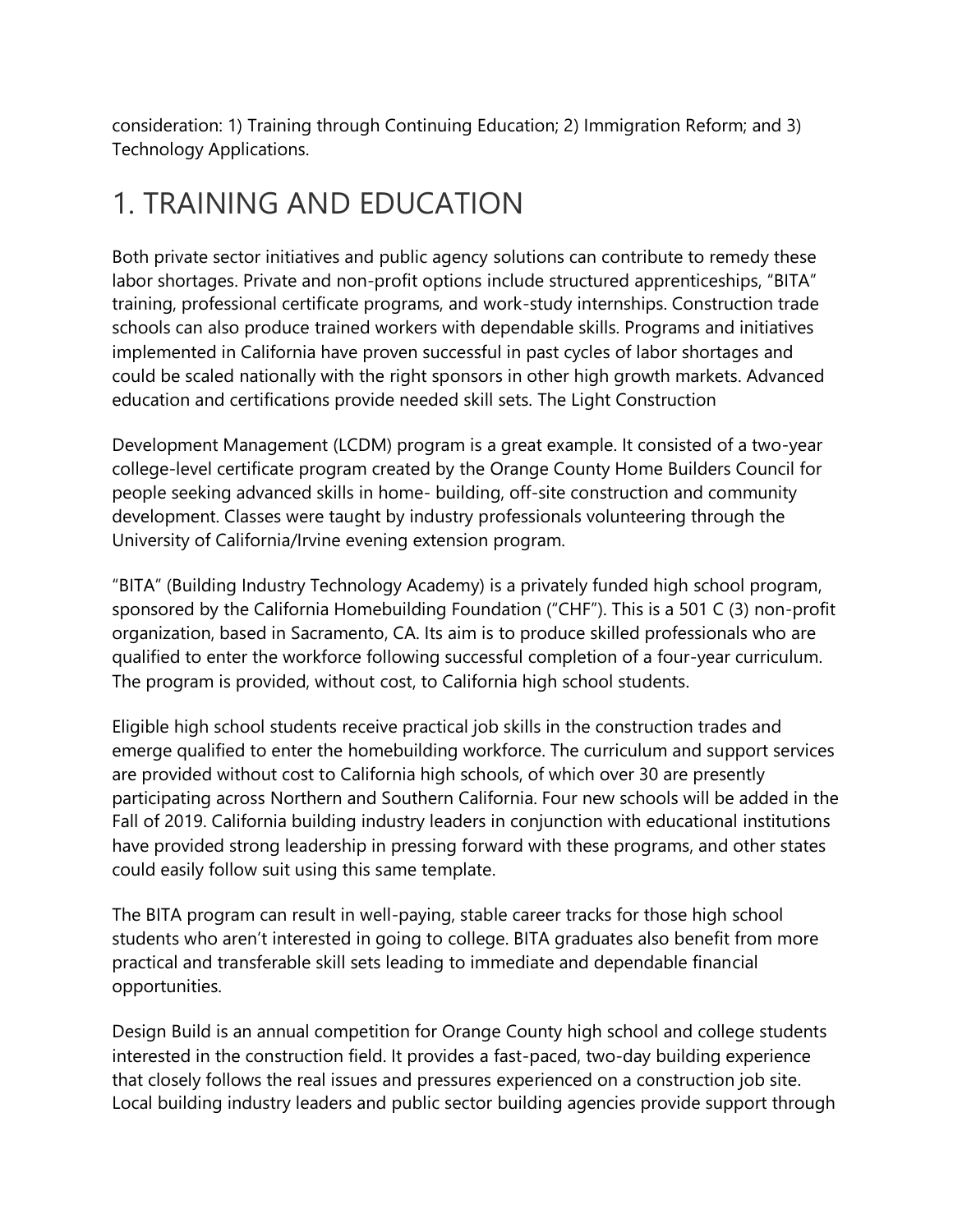volunteer supervisors and technical coaching as well as material and equipment donations. Teams of students from the local Orange County schools design and then build their structures, following specific design guidelines, with a judging competition for best in class.

Work-study Internships are another fast track route to entry level experience, greater responsibilities and potentially higher wages. These include both volunteer and paid positions covering three to six months, varying with the company or public agency and its organizational needs. During high school and college, students can benefit directly from relevant work experiences, develop strong work habits, and build marketable skills. Earning both college credit and respectable wages while gaining valuable experience is a great opportunity and frequently can lead to significant job offers after completion.

The lack of skilled workers and a narrow talent pipeline has added extra hurdles, time, and costs to many current projects, hindering the potential production levels in the industry. We all need to contribute to the development and implementation of meaningful solutions for recruiting, training, and retaining qualified workers.



Apprenticeship programs and work-study internships are a few ways private and public sectors can address labor shortages.

## 2. IMMIGRATION REFORM

Public sector solutions could also include federal immigration reform coupled with skill development training as a pathway to immigrant green card or citizenship status. The US is a nation of immigrants, predating the founding fathers by more than a hundred years.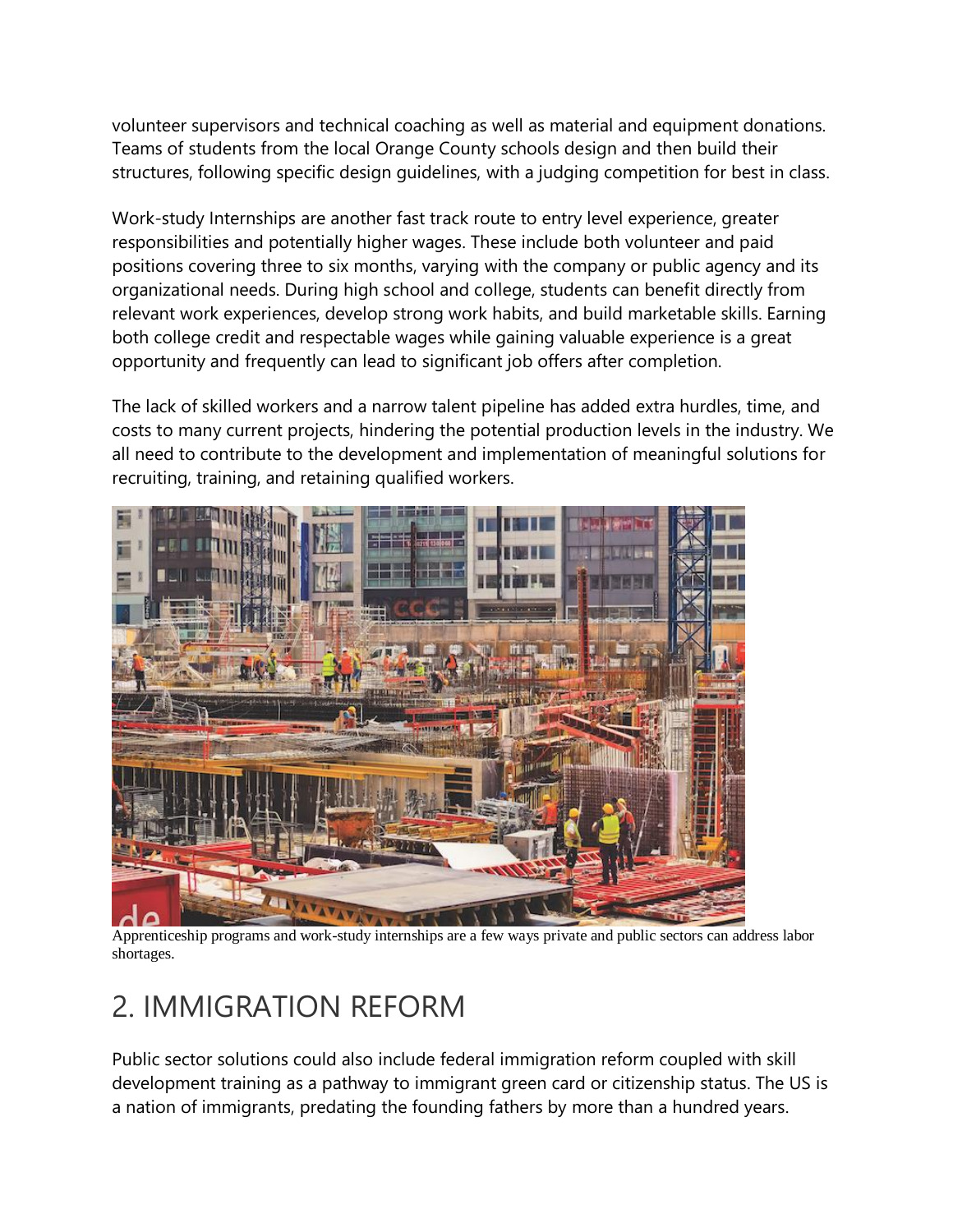Those with the will to work hard and assimilate into the American culture have succeeded. Many potential immigrants could benefit from skill-based construction training in a variety of trades for entry level positions.

People from outside the US with existing technical skills could also benefit from a more streamlined immigration process. This precedent has already been established in the hightech industry, and can be the case in the construction sector as well. Work study internship opportunities in the US for motivated immigrants which follow a pre-established set of standards in skill training and language development could help alleviate the continuing labor shortage.

This conceivably could be part of an immigration reform initiative with required construction training in the trades such as grading, concrete, rough framing, finish carpentry, mechanical, electrical, plumbing, cladding, stucco, sheet metal, sheet rock, roofing and landscaping. Adequacy of the training must be verified through appropriate building code- based testing and certification processes.

#### 3. TECHNOLOGY APPLICATIONS

CaptureQA®, Plan Grid® and Pro-Core® are three leading digital technology solutions available to help manage through the cyclical labor shortage. Lacking top grade craftsmen, projects require more tedious oversight by field superintendents and construction managers, resulting in greater exposure to systemic project-wide defects.

Internet-based technologies, which combine project images with the associated narrative in stop-light simplicity, provide builders with real-time quality assurance reporting and related analysis in one digital package that can be acted on as quickly as daily reports are received. The onsite project inspections are conducted by trained personnel who produce this critical documentation so there is no mis- step or misinterpretation of the data. Without the help of technology-based solutions, builders and contractors face mounting delivery pressures, limiting positive identification, and closing out of open quality control items. This further results in process challenges and costly delays.

Capturing this QA data live in a real-time environment delivers three key benefits: a) evaluation of the trade contractors; b) evaluation of your field team; and c) evaluation of overall project construction performance, all of which can be automatically communicated to the builder's management team and insurance underwriters. Clearly identifying construction and vendor problems that could exist across several projects can allow the builder and contractor to act quickly to rectify problems before they become a trend that could turn into costly, ongoing construction defects. Identifying vendor and field related problems through a methodical and real-time quality assurance process can eliminate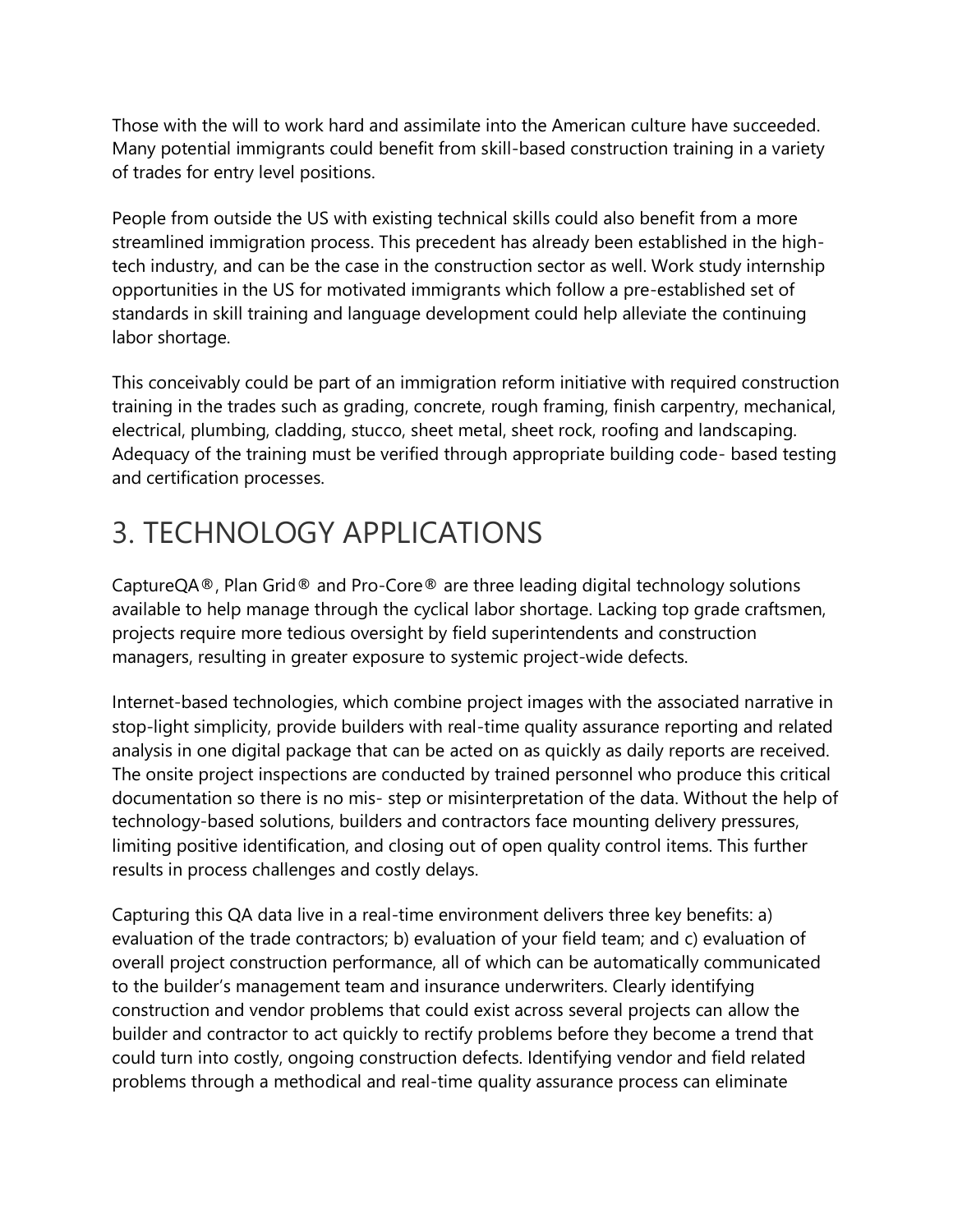widespread defects and save developers and contractors, and their insurance carriers, millions of dollars in repairs or in lengthy, time-consuming lawsuits.



Internet-based technologies help builders avoid delays through real-time analysis.

## IN SUMMARY

According to recent surveys from the Associated General Contractors of America, an overwhelming majority of construction firms reported having trouble finding qualified craft workers to fill key spots as demand for construction continued to rebound in many parts of the country. Of the 1,358 survey respondents, 86 percent said they had difficulty filling hourly craft or salaried professional positions, particularly carpenters, sheet metal installers and concrete workers. In addition, construction firms were having a hard time finding qualified people to fill salaried professional positions, especially project managers/supervisors, estimators and engineers.

The need for skilled and knowledgeable construction-trained employees has never been greater. With continued demand for new housing not only in California, but nationwide, we clearly need a coordinated set of industry initiatives which include both public and private sector stakeholders. We know from our on-the-ground QA consulting work across the US that the construction labor shortages are especially challenging in sunbelt markets. Fortunately, the areas outlined above—training and education; immigration reform; and technology applications—are all time-tested strategies that will provide positive and measurable results. What's in your toolbox?